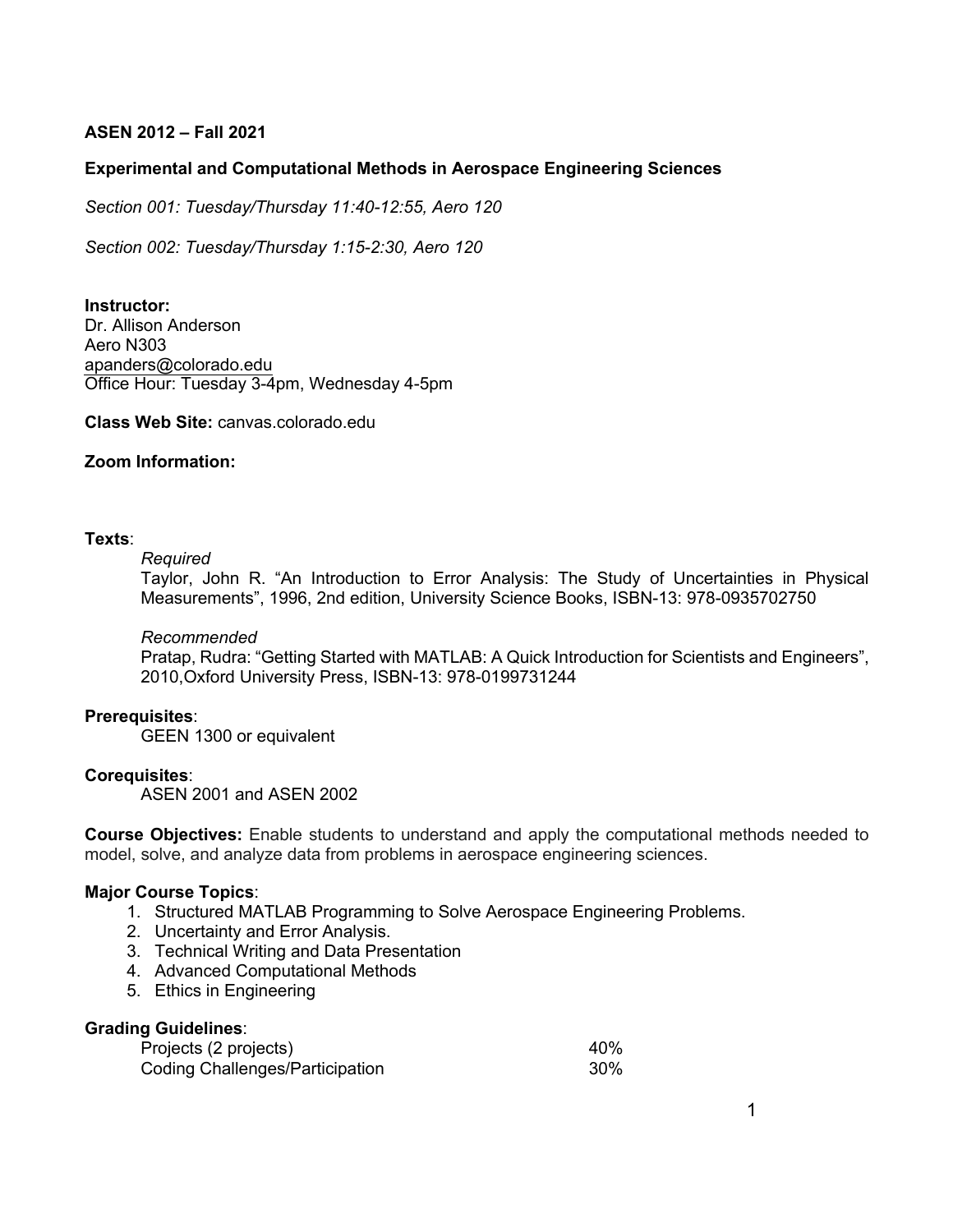Quizzes (3 quizzes) 30%

Your letter grades will be assigned based on expectations of performance. A letter grade of 'A' represents superior/excellent performance, a grade of 'B' represents good/better than average performance, while a grade of 'C' represents competent/average performance (which is in accordance with CU grading policy). Typically, a performance of 70% would earn you a grade of 'C', however, we reserve the right to normalize the class grades based on the expected minimum level of competency.

# **Important Notes**

- 1. We reserve the right to make changes to the weekly course schedule based on occurring events that require different dispositions. We will give sufficient advance notice through announcements in class and posting on the website. Changes to this syllabus and schedule may be announced at any time during class periods. We will post the current syllabus and schedule on the course website.
- 2. Reading assignments and viewing the posted lectures are to be completed *before* the course period. Many of our lectures are flipped, so coming prepared to work on problems and to ask questions is critical. Your active participation is key to the success of the class, and thus will factor heavily into your overall course grade.
- 3. The primary means for general course communication will be via course-wide Canvas announcement. Please ensure you have enabled notifications. Informal questions and discussions will be handled via the Canvas discussion boards. Questions regarding quizzes, course policies, coding challenges, or lecture material must be directed to the appropriate Canvas discussion board. If we receive an email regarding one of these topics we will refer you to the Canvas discussion board. The Instructor, TAs, and TFs will all monitor the discussion board for questions. Emails to the directly instructor should occur if you experience a medical/family emergency, or if you are struggling in the course and need to discuss success strategies. Emails will be responded to during business hours, i.e. Monday through Friday, 8:00 am – 5:00 pm. Students are encouraged to attend office hours in lieu of emails as it enables clarity and learning.
- 4. In this class, we will not have a comprehensive exam during finals week nor traditional exams. Rather, this class will rely on assessment via online quizzes accessed through the Canvas website on the Gradescope tab. Students will be given a 48-hour window in which to complete the 40 min quiz. Students will complete 4 quizzes and the lowest grade will be dropped (i.e., the top 3 quizzes will be used for final assessment). As such, there will be no make-up quizzes offered for any reason. After receiving your grade, regrade requests must be submitted via Gradescope within 2 weeks of the grade posting to Gradescope. Please describe clearly the grading issue in your submission.
- 5. Attendance is required in this class and will be assessed with iClicker. Students will be given two "grace" class where missed attendance will be automatically excused, and you do not need to request my permission or get clearance. You should use these grace classes for medical or family emergencies, since you will not be allowed to make up missed classes beyond these two instances during the semester, regardless of the reason. Make-up work will not be required, but you are STRONGLY encouraged to perform the in-class activities on your own time to ensure you have prepared the material for other graded components of the class. In-person attendance is strongly encouraged since we will be doing a lot of hands-on learning. However, if you are not able to attend in person (e.g., you were exposed to COVID-19), you may attend the class virtually using the Zoom information provided above.
- 6. Any long term medical or studies-related needs of absence you know of prior to class must be communicated and approved by the instructor at least 2 weeks ahead of the date of occurrence.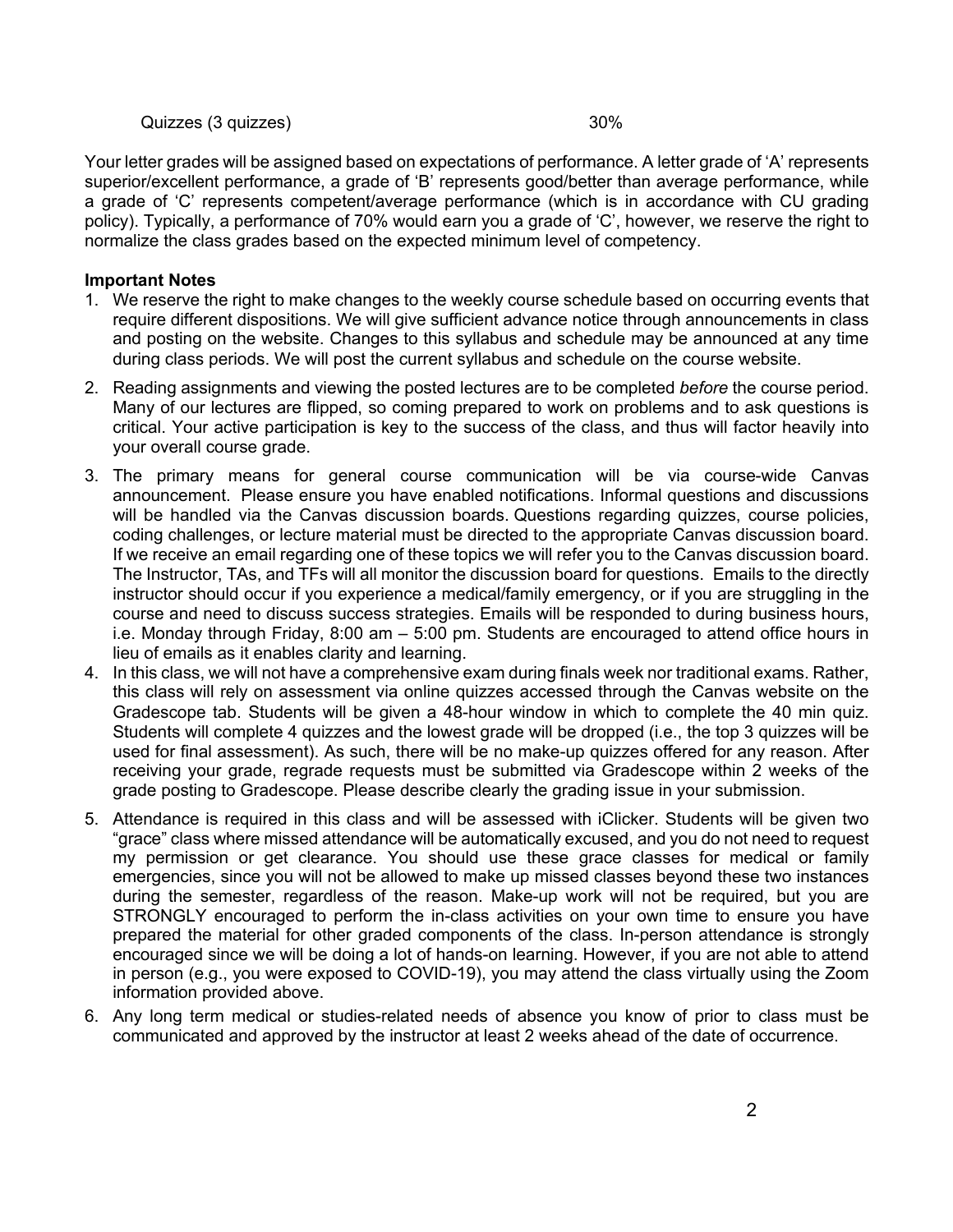7. In this class, we will *exclusively* use the programming language MATLAB because it is the programming language of the aerospace industry. Students who do not have a background in MATLAB are strongly encouraged to use the supplementary textbook and attend the TA's programming help sessions and office hours. MATLAB is available for a free download to your computer from the University. You also have access to the PILOT computer lab during periods for which no other class is using them.

## **Evaluated Outcomes**

This is one of the first courses in the ASEN curriculum where you will begin to acquire the following skills and abilities, which are the expected outcomes from our program at graduation:

- O1 Professional context and expectations (ethics, economics, etc.)
- O4 Written, oral, graphical communication ability
- O5 Knowledge of key scientific/engineering concepts
- O6 Ability to define and conduct experiments, use instrumentation
- O7 Ability to learn independently, find information
- O9 Ability to design systems
- O10 Ability to formulate and solve problems
- O11 Ability to use and program computers

Evaluation of these outcomes allows an assessment of your performance and provides a major portion of the process we (i.e., the Faculty) use for continuous assessment and improvement of the entire AES undergraduate curriculum. The model for these outcomes derives from several sources including the "Desired Attributes of an Engineer" as defined by The Boeing Company, and "curriculum reviews" from major aerospace corporations including The Boeing Co., Lockheed Martin Corp., and Ball Aerospace Corp. These inputs were combined with the AES faculty vision of the desired attributes of an aerospace engineer and the requirements of the Accreditation Board for Engineering and Technology (ABET) to produce this list of evaluated outcomes.

## **Additional Guidelines**

**Classroom Behavior:** Both students and faculty are responsible for maintaining an appropriate learning environment in all instructional settings, whether in person, remote or online. Those who fail to adhere to such behavioral standards may be subject to discipline. Professional courtesy and sensitivity are especially important with respect to individuals and topics dealing with race, color, national origin, sex, pregnancy, age, disability, creed, religion, sexual orientation, gender identity, gender expression, veteran status, political affiliation or political philosophy. For more information, see the policies on classroom behavior and the Student Conduct & Conflict Resolution policies.

**Requirements for COVID-19:** As a matter of public health and safety due to the pandemic, all members of the CU Boulder community and all visitors to campus must follow university, department and building requirements and all public health orders in place to reduce the risk of spreading infectious disease. Students who fail to adhere to these requirements will be asked to leave class, and students who do not leave class when asked or who refuse to comply with these requirements will be referred to Student Conduct and Conflict Resolution. For more information, see the policy on classroom behavior and the Student Code of Conduct. If you require accommodation because a disability prevents you from fulfilling these safety measures, please follow the steps in the "Accommodation for Disabilities" statement on this syllabus.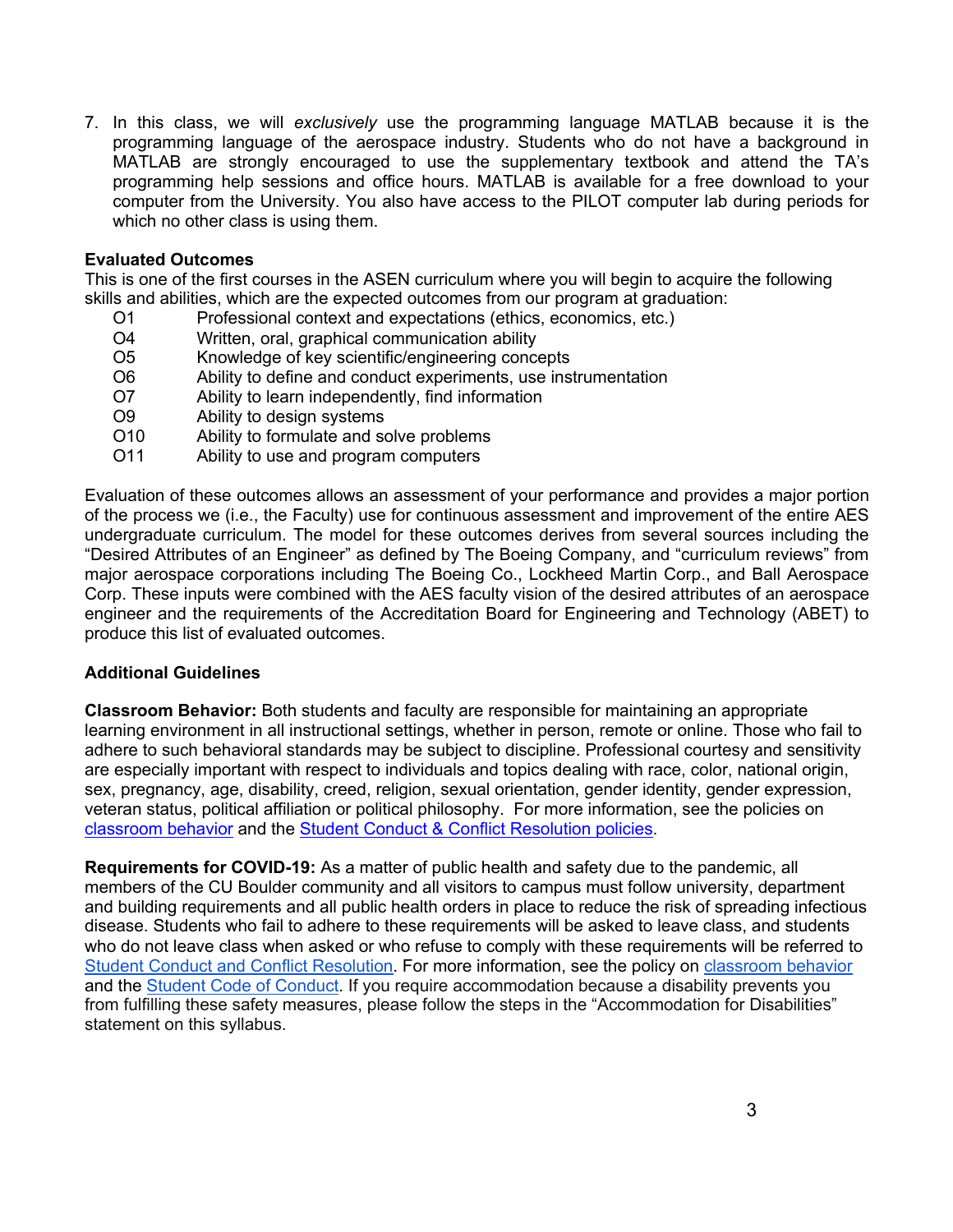As of Aug. 13, 2021, CU Boulder has returned to requiring masks in classrooms and laboratories regardless of vaccination status. This requirement is a temporary precaution during the delta surge to supplement CU Boulder's COVID-19 vaccine requirement. Exemptions include individuals who cannot medically tolerate a face covering, as well as those who are hearing-impaired or otherwise disabled or who are communicating with someone who is hearing-impaired or otherwise disabled and where the ability to see the mouth is essential to communication. If you qualify for a mask-related accommodation, please follow the steps in the "Accommodation for Disabilities" statement on this syllabus. In addition, vaccinated instructional faculty who are engaged in an indoor instructional activity and are separated by at least 6 feet from the nearest person are exempt from wearing masks if they so choose.

Students who have tested positive for COVID-19, have symptoms of COVID-19, or have had close contact with someone who has tested positive for or had symptoms of COVID-19 must stay home. In this class, if you are sick or quarantined. The class attendance policies are designed to enable approximately 1 week (i.e., two classes) of medical accommodation of automatically excused absence in the event of a medical illness. Students exposed to COVID-19 and under quarantine may still attend class virtually using the Zoom information provided above.

**Accommodation for Disabilities:** If you qualify for accommodations because of a disability, please submit your accommodation letter from Disability Services to your faculty member in a timely manner so that your needs can be addressed. Disability Services determines accommodations based on documented disabilities in the academic environment. Information on requesting accommodations is located on the Disability Services website. Contact Disability Services at 303-492-8671 or dsinfo@colorado.edu for further assistance. If you have a temporary medical condition, see Temporary Medical Conditions on the Disability Services website.

**Preferred Student Names and Pronouns:** CU Boulder recognizes that students' legal information doesn't always align with how they identify. Students may update their preferred names and pronouns via the student portal; those preferred names and pronouns are listed on instructors' class rosters. In the absence of such updates, the name that appears on the class roster is the student's legal name.

**Honor Code:** All students enrolled in a University of Colorado Boulder course are responsible for knowing and adhering to the Honor Code academic integrity policy. Violations of the Honor Code may include, but are not limited to: plagiarism, cheating, fabrication, lying, bribery, threat, unauthorized access to academic materials, clicker fraud, submitting the same or similar work in more than one course without permission from all course instructors involved, and aiding academic dishonesty. All incidents of academic misconduct will be reported to the Honor Code (honor@colorado.edu); 303-492- 5550). Students found responsible for violating the academic integrity policy will be subject to nonacademic sanctions from the Honor Code as well as academic sanctions from the faculty member. Additional information regarding the Honor Code academic integrity policy can be found on the Honor Code website. Further, any suspected Honor Code violation will also be reported to the department's ethics coordinator.

**Sexual Misconduct, Discrimination, Harassment and/or Related Retaliation:** The University of Colorado Boulder (CU Boulder) is committed to fostering an inclusive and welcoming learning, working, and living environment. CU Boulder will not tolerate acts of sexual misconduct (harassment, exploitation, and assault), intimate partner violence (dating or domestic violence), stalking, or protectedclass discrimination or harassment by or against members of our community. Individuals who believe they have been subject to misconduct or retaliatory actions for reporting a concern should contact the Office of Institutional Equity and Compliance (OIEC) at 303-492-2127 or email cureport@colorado.edu.